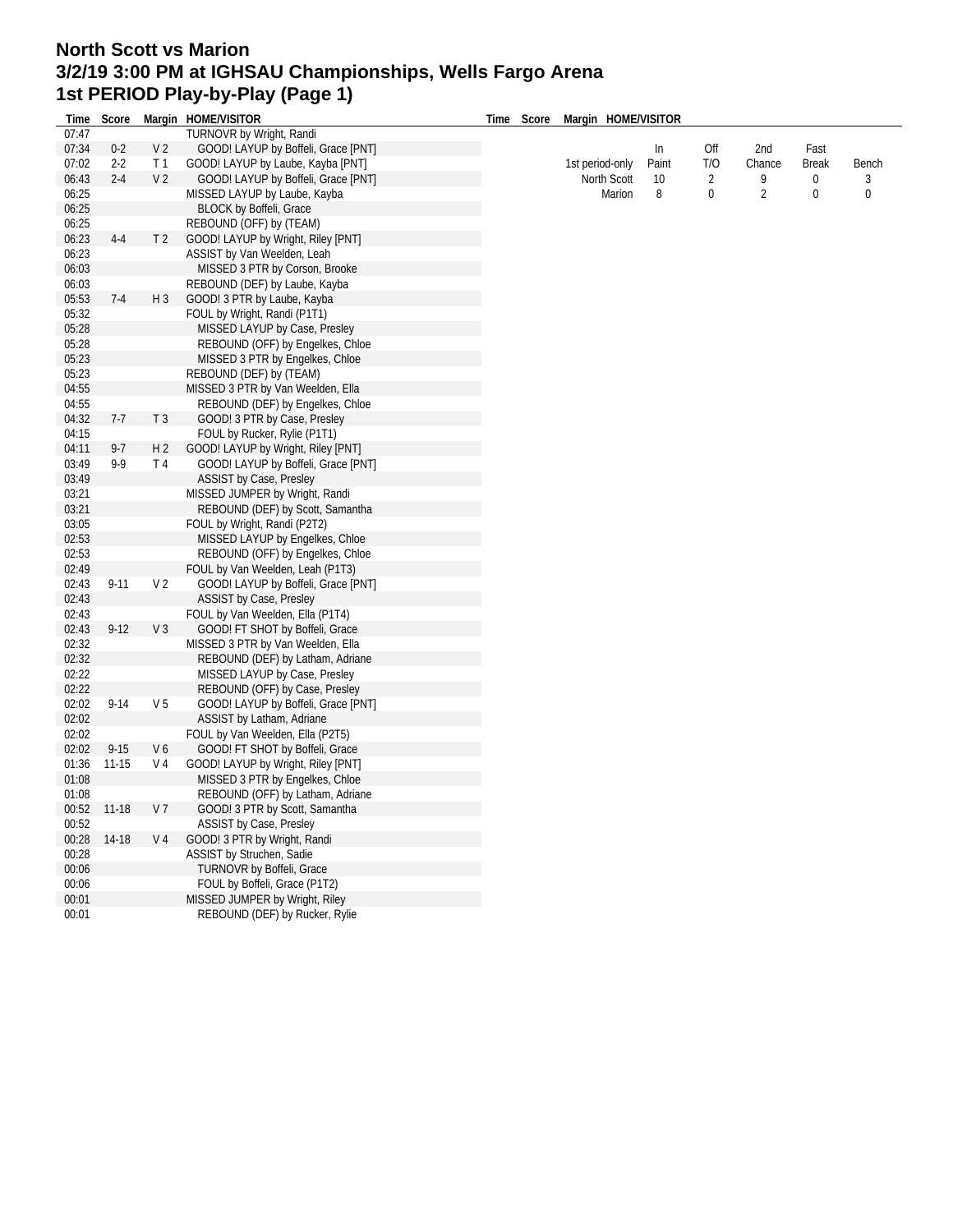## **North Scott vs Marion 3/2/19 3:00 PM at IGHSAU Championships, Wells Fargo Arena 2nd PERIOD Play-by-Play (Page 1) Time Score Margin HOME/VISITOR**

| Time  | Score     |                 | Margin HOME/VISITOR                 | Time | Score | Margin HOME/VISITOR |                |          |          |                |       |
|-------|-----------|-----------------|-------------------------------------|------|-------|---------------------|----------------|----------|----------|----------------|-------|
| 07:43 |           |                 | MISSED 3 PTR by Engelkes, Chloe     |      |       |                     |                |          |          |                |       |
| 07:43 |           |                 | REBOUND (OFF) by Boffeli, Grace     |      |       |                     | $\ln$          | Off      | 2nd      | Fast           |       |
| 07:40 | 14-20     | V6              | GOOD! LAYUP by Boffeli, Grace [PNT] |      |       | 2nd period-only     | Paint          | T/O      | Chance   | <b>Break</b>   | Bench |
| 07:26 | $17-20$   | V <sub>3</sub>  | GOOD! 3 PTR by Struchen, Sadie      |      |       | North Scott         | 8              | 0        | 8        | 0              | 3     |
| 07:26 |           |                 | <b>ASSIST by Wright, Riley</b>      |      |       | Marion              | $\overline{2}$ | $\Omega$ | $\theta$ | $\overline{0}$ | 3     |
| 07:01 | $17-23$   | V6              | GOOD! 3 PTR by Case, Presley        |      |       |                     |                |          |          |                |       |
| 07:01 |           |                 | <b>ASSIST by Rucker, Rylie</b>      |      |       |                     |                |          |          |                |       |
| 06:41 | $20 - 23$ | V <sub>3</sub>  | GOOD! 3 PTR by Van Weelden, Leah    |      |       |                     |                |          |          |                |       |
| 06:09 |           |                 | MISSED LAYUP by Boffeli, Grace      |      |       |                     |                |          |          |                |       |
| 06:09 |           |                 | <b>BLOCK by Wright, Randi</b>       |      |       |                     |                |          |          |                |       |
| 06:07 |           |                 | REBOUND (OFF) by Boffeli, Grace     |      |       |                     |                |          |          |                |       |
| 06:07 | $20 - 25$ | V <sub>5</sub>  | GOOD! LAYUP by Boffeli, Grace [PNT] |      |       |                     |                |          |          |                |       |
| 06:07 |           |                 | FOUL by Wright, Randi (P3T6)        |      |       |                     |                |          |          |                |       |
| 06:07 | $20 - 26$ | V6              | GOOD! FT SHOT by Boffeli, Grace     |      |       |                     |                |          |          |                |       |
|       |           |                 |                                     |      |       |                     |                |          |          |                |       |
| 05:55 | $23 - 26$ | V <sub>3</sub>  | GOOD! 3 PTR by Van Weelden, Leah    |      |       |                     |                |          |          |                |       |
| 05:55 |           |                 | <b>ASSIST by Wright, Riley</b>      |      |       |                     |                |          |          |                |       |
| 05:26 | 23-28     | V <sub>5</sub>  | GOOD! LAYUP by Boffeli, Grace [PNT] |      |       |                     |                |          |          |                |       |
| 05:01 |           |                 | MISSED JUMPER by Laube, Kayba       |      |       |                     |                |          |          |                |       |
| 05:01 |           |                 | REBOUND (OFF) by (TEAM)             |      |       |                     |                |          |          |                |       |
| 04:52 |           |                 | MISSED LAYUP by Van Weelden, Leah   |      |       |                     |                |          |          |                |       |
| 04:52 |           |                 | REBOUND (DEF) by Boffeli, Grace     |      |       |                     |                |          |          |                |       |
| 04:37 | 23-30     | V <sub>7</sub>  | GOOD! LAYUP by Boffeli, Grace [PNT] |      |       |                     |                |          |          |                |       |
| 04:37 |           |                 | ASSIST by Corson, Brooke            |      |       |                     |                |          |          |                |       |
| 04:21 |           |                 | FOUL by Corson, Brooke (P1T3)       |      |       |                     |                |          |          |                |       |
| 04:02 |           |                 | TURNOVR by Struchen, Sadie          |      |       |                     |                |          |          |                |       |
| 04:02 |           |                 | STEAL by Scott, Samantha            |      |       |                     |                |          |          |                |       |
| 03:32 |           |                 | MISSED 3 PTR by Case, Presley       |      |       |                     |                |          |          |                |       |
| 03:32 |           |                 | REBOUND (DEF) by (TEAM)             |      |       |                     |                |          |          |                |       |
| 03:18 |           |                 | MISSED 3 PTR by Wright, Riley       |      |       |                     |                |          |          |                |       |
| 03:18 |           |                 | REBOUND (DEF) by Case, Presley      |      |       |                     |                |          |          |                |       |
| 02:57 |           |                 | <b>TURNOVR by Case, Presley</b>     |      |       |                     |                |          |          |                |       |
| 02:49 |           |                 | TURNOVR by Wright, Riley            |      |       |                     |                |          |          |                |       |
| 02:49 |           |                 | STEAL by Case, Presley              |      |       |                     |                |          |          |                |       |
| 02:48 |           |                 | FOUL by Van Weelden, Leah (P2T7)    |      |       |                     |                |          |          |                |       |
| 02:48 |           |                 | MISSED FT SHOT by Case, Presley     |      |       |                     |                |          |          |                |       |
| 02:48 |           |                 | REBOUND (DEF) by Wright, Riley      |      |       |                     |                |          |          |                |       |
| 02:37 |           |                 | MISSED 3 PTR by Van Weelden, Leah   |      |       |                     |                |          |          |                |       |
| 02:37 |           |                 | REBOUND (DEF) by Boffeli, Grace     |      |       |                     |                |          |          |                |       |
| 02:10 |           |                 | MISSED LAYUP by Case, Presley       |      |       |                     |                |          |          |                |       |
| 02:10 |           |                 | REBOUND (OFF) by Case, Presley      |      |       |                     |                |          |          |                |       |
| 01:56 | 23-33     | V <sub>10</sub> | GOOD! 3 PTR by Scott, Samantha      |      |       |                     |                |          |          |                |       |
|       |           |                 |                                     |      |       |                     |                |          |          |                |       |
| 01:56 |           |                 | <b>ASSIST by Case, Presley</b>      |      |       |                     |                |          |          |                |       |
| 01:39 |           |                 | MISSED 3 PTR by Laube, Kayba        |      |       |                     |                |          |          |                |       |
| 01:39 |           |                 | REBOUND (DEF) by Latham, Adriane    |      |       |                     |                |          |          |                |       |
| 01:20 |           |                 | MISSED JUMPER by Scott, Samantha    |      |       |                     |                |          |          |                |       |
| 01:20 |           |                 | REBOUND (DEF) by Laube, Kayba       |      |       |                     |                |          |          |                |       |
| 01:07 | 25-33     | V8              | GOOD! LAYUP by Laube, Kayba [PNT]   |      |       |                     |                |          |          |                |       |
| 00:46 |           |                 | <b>TURNOVR by Boffeli, Grace</b>    |      |       |                     |                |          |          |                |       |
| 00:26 |           |                 | MISSED 3 PTR by Wright, Riley       |      |       |                     |                |          |          |                |       |
| 00:26 |           |                 | REBOUND (DEF) by (TEAM)             |      |       |                     |                |          |          |                |       |
| 00:03 |           |                 | MISSED 3 PTR by Scott, Samantha     |      |       |                     |                |          |          |                |       |
| 00:01 |           |                 | REBOUND (DEF) by Struchen, Sadie    |      |       |                     |                |          |          |                |       |
|       |           |                 |                                     |      |       |                     |                |          |          |                |       |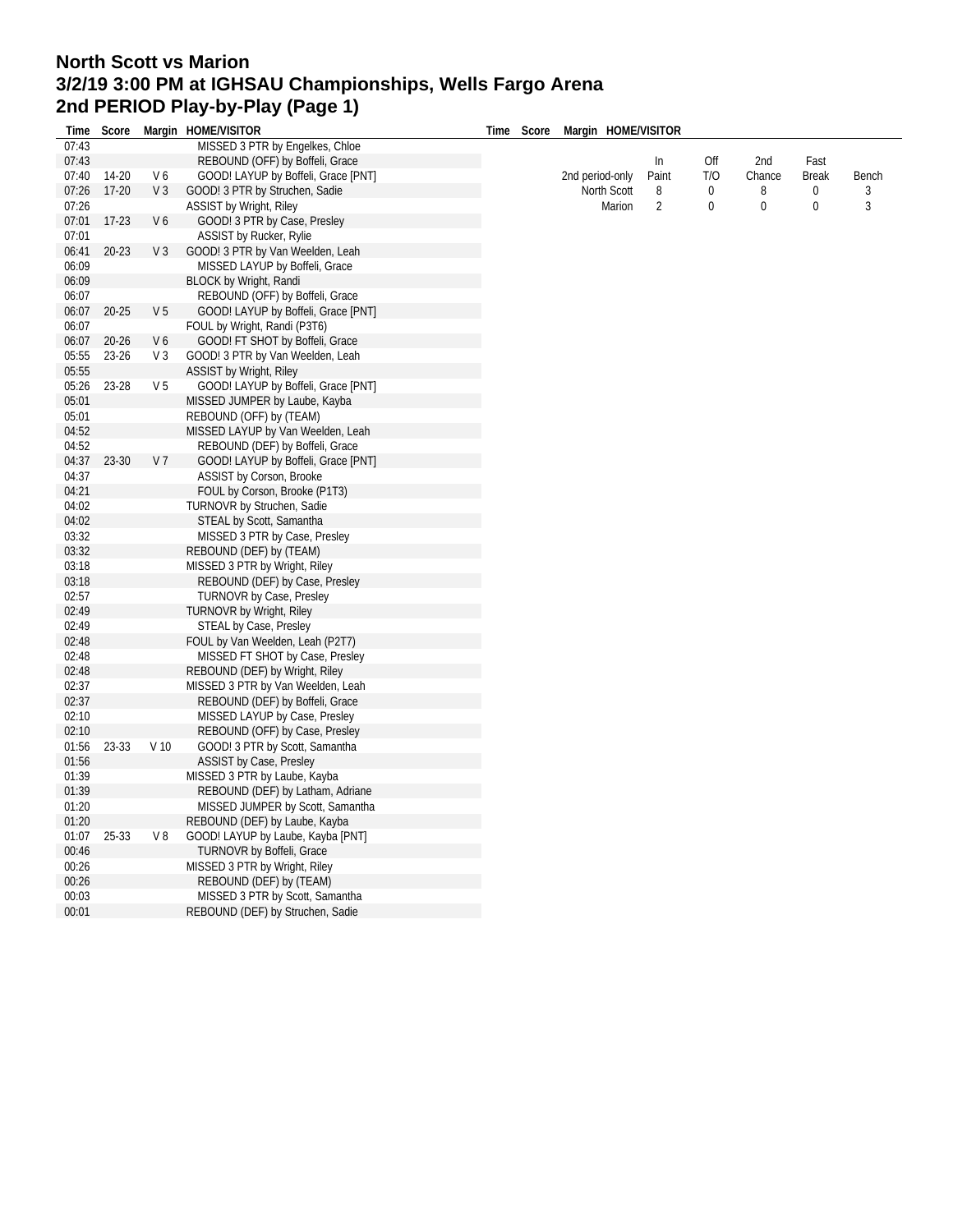## **North Scott vs Marion 3/2/19 3:00 PM at IGHSAU Championships, Wells Fargo Arena 3rd PERIOD Play-by-Play (Page 1)**

|       |           |                |                                                                 |            | Margin HOME/VISITOR |       |     |        |                |       |
|-------|-----------|----------------|-----------------------------------------------------------------|------------|---------------------|-------|-----|--------|----------------|-------|
| 07:53 |           |                | Time Score Margin HOME/VISITOR<br>MISSED LAYUP by Wright, Randi | Time Score |                     |       |     |        |                |       |
| 07:53 |           |                | REBOUND (DEF) by Corson, Brooke                                 |            |                     | In    | Off | 2nd    | Fast           |       |
| 07:34 |           |                |                                                                 |            |                     | Paint | T/O | Chance |                |       |
|       |           |                | MISSED 3 PTR by Corson, Brooke                                  |            | 3rd period-only     |       |     |        | <b>Break</b>   | Bench |
| 07:34 |           |                | REBOUND (DEF) by Van Weelden, Ella                              |            | North Scott         | 4     | 0   | 5      | 0              | 0     |
| 07:14 | 27-33     | V6             | GOOD! JUMPER by Wright, Randi [PNT]                             |            | Marion              | 6     | 5   | 0      | $\overline{2}$ | 0     |
| 06:59 |           |                | <b>TURNOVR by Rucker, Rylie</b>                                 |            |                     |       |     |        |                |       |
| 06:43 | 30-33     | V <sub>3</sub> | GOOD! 3 PTR by Wright, Randi                                    |            |                     |       |     |        |                |       |
| 06:43 |           |                | ASSIST by Van Weelden, Ella                                     |            |                     |       |     |        |                |       |
| 06:28 | 30-36     | V6             | GOOD! 3 PTR by Corson, Brooke                                   |            |                     |       |     |        |                |       |
| 06:28 |           |                | ASSIST by Case, Presley                                         |            |                     |       |     |        |                |       |
| 06:16 | 33-36     | V <sub>3</sub> | GOOD! 3 PTR by Laube, Kayba                                     |            |                     |       |     |        |                |       |
| 05:43 |           |                | MISSED 3 PTR by Corson, Brooke                                  |            |                     |       |     |        |                |       |
| 05:43 |           |                | <b>BLOCK by Wright, Randi</b>                                   |            |                     |       |     |        |                |       |
| 05:41 |           |                | REBOUND (OFF) by Rucker, Rylie                                  |            |                     |       |     |        |                |       |
| 05:37 | 33-39     | V6             | GOOD! 3 PTR by Engelkes, Chloe                                  |            |                     |       |     |        |                |       |
| 05:37 |           |                | ASSIST by Rucker, Rylie                                         |            |                     |       |     |        |                |       |
| 05:21 |           |                | <b>TURNOVR by Wright, Riley</b>                                 |            |                     |       |     |        |                |       |
| 05:21 |           |                | FOUL by Wright, Riley (P1T1)                                    |            |                     |       |     |        |                |       |
| 04:47 |           |                | MISSED LAYUP by Boffeli, Grace                                  |            |                     |       |     |        |                |       |
| 04:47 |           |                | REBOUND (OFF) by Case, Presley                                  |            |                     |       |     |        |                |       |
| 04:40 |           |                | MISSED 3 PTR by Case, Presley                                   |            |                     |       |     |        |                |       |
| 04:40 |           |                | REBOUND (DEF) by Laube, Kayba                                   |            |                     |       |     |        |                |       |
| 04:28 |           |                | MISSED 3 PTR by Laube, Kayba                                    |            |                     |       |     |        |                |       |
|       |           |                |                                                                 |            |                     |       |     |        |                |       |
| 04:28 |           |                | REBOUND (DEF) by Latham, Adriane                                |            |                     |       |     |        |                |       |
| 04:10 |           |                | MISSED LAYUP by Boffeli, Grace                                  |            |                     |       |     |        |                |       |
| 04:10 |           |                | REBOUND (DEF) by Wright, Randi                                  |            |                     |       |     |        |                |       |
| 04:08 |           |                | FOUL by Boffeli, Grace (P2T1)                                   |            |                     |       |     |        |                |       |
| 03:44 |           |                | MISSED LAYUP by Wright, Randi                                   |            |                     |       |     |        |                |       |
| 03:44 |           |                | REBOUND (DEF) by Case, Presley                                  |            |                     |       |     |        |                |       |
| 03:33 |           |                | MISSED 3 PTR by Engelkes, Chloe                                 |            |                     |       |     |        |                |       |
| 03:33 |           |                | REBOUND (DEF) by Laube, Kayba                                   |            |                     |       |     |        |                |       |
| 03:14 | 35-39     | V 4            | GOOD! LAYUP by Laube, Kayba [PNT]                               |            |                     |       |     |        |                |       |
| 02:58 | $35 - 41$ | V6             | GOOD! LAYUP by Engelkes, Chloe [PNT]                            |            |                     |       |     |        |                |       |
| 02:46 |           |                | FOUL by Engelkes, Chloe (P1T2)                                  |            |                     |       |     |        |                |       |
| 02:46 |           |                | MISSED FT SHOT by Wright, Riley                                 |            |                     |       |     |        |                |       |
| 02:46 |           |                | REBOUND (OFF) by (DEADBALL)                                     |            |                     |       |     |        |                |       |
| 02:46 | 36-41     | V <sub>5</sub> | GOOD! FT SHOT by Wright, Riley                                  |            |                     |       |     |        |                |       |
| 02:15 |           |                | MISSED LAYUP by Engelkes, Chloe                                 |            |                     |       |     |        |                |       |
| 02:15 |           |                | <b>BLOCK by Wright, Randi</b>                                   |            |                     |       |     |        |                |       |
| 02:13 |           |                | REBOUND (DEF) by Wright, Randi                                  |            |                     |       |     |        |                |       |
| 02:02 | 39-41     | V <sub>2</sub> | GOOD! 3 PTR by Laube, Kayba                                     |            |                     |       |     |        |                |       |
| 02:02 |           |                | ASSIST by Wright, Riley                                         |            |                     |       |     |        |                |       |
| 01:58 |           |                | <b>TIMEOUT TEAM</b>                                             |            |                     |       |     |        |                |       |
| 01:42 |           |                | MISSED JUMPER by Boffeli, Grace                                 |            |                     |       |     |        |                |       |
| 01:42 |           |                | REBOUND (OFF) by Boffeli, Grace                                 |            |                     |       |     |        |                |       |
| 01:30 |           |                | TURNOVR by Scott, Samantha                                      |            |                     |       |     |        |                |       |
| 01:30 |           |                | <b>STEAL by Wright, Riley</b>                                   |            |                     |       |     |        |                |       |
| 01:27 | $41 - 41$ | T5             | GOOD! LAYUP by Wright, Riley [FB/PNT]                           |            |                     |       |     |        |                |       |
| 00:56 |           |                | MISSED JUMPER by Boffeli, Grace                                 |            |                     |       |     |        |                |       |
|       |           |                |                                                                 |            |                     |       |     |        |                |       |
| 00:56 |           |                | REBOUND (DEF) by Laube, Kayba                                   |            |                     |       |     |        |                |       |
| 00:44 |           |                | MISSED 3 PTR by Laube, Kayba                                    |            |                     |       |     |        |                |       |
| 00:44 |           |                | REBOUND (OFF) by Van Weelden, Ella                              |            |                     |       |     |        |                |       |
| 00:34 |           |                | MISSED 3 PTR by Wright, Riley                                   |            |                     |       |     |        |                |       |
| 00:34 |           |                | REBOUND (DEF) by Rucker, Rylie                                  |            |                     |       |     |        |                |       |
| 00:26 |           |                | FOUL by Wright, Riley (P2T2)                                    |            |                     |       |     |        |                |       |
| 00:24 |           |                | MISSED 3 PTR by Rucker, Rylie                                   |            |                     |       |     |        |                |       |
| 00:24 |           |                | REBOUND (OFF) by Boffeli, Grace                                 |            |                     |       |     |        |                |       |
| 00:18 | $41 - 43$ | V <sub>2</sub> | GOOD! LAYUP by Boffeli, Grace [PNT]                             |            |                     |       |     |        |                |       |
| 00:01 |           |                | MISSED LAYUP by Wright, Riley                                   |            |                     |       |     |        |                |       |
| 00:00 |           |                | REBOUND (DEF) by (DEADBALL)                                     |            |                     |       |     |        |                |       |